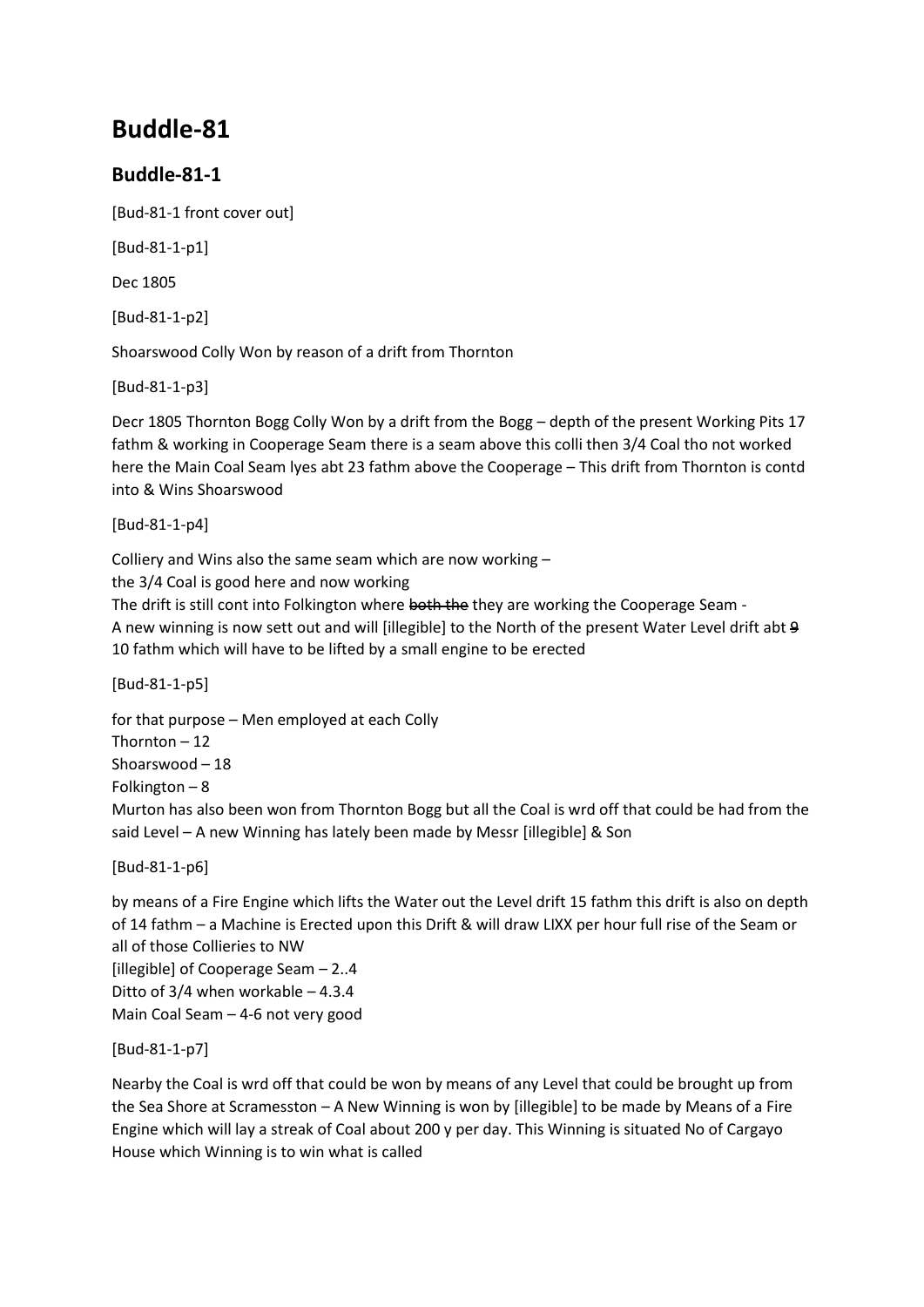[Bud-81-1-p8]

Scramisston Main Coal but this seam has never been discovered further up the County than Alerdeen Bogg – at this Winning the following Seams may be said to Lye -

- Surface Main Coal 39 fathm a stone drift is contd from the old Water Level which takes off 23 fathm

[Bud-81-1-p9]

Mr Cook wishes to have that part of the Estate called the Greenes wrd off first before anything is done at the new Winning – there is one Field East from the present Working that belongs to this part of the Estate

[Bud-81-1-p10]

*Blank*

[Bud-81-1-pBack cover]

## **Buddle-81-2**

[Bud-81-2-p1]

*Blank*

[Bud-81-2-p2]

Octr 3rd 1814

Eborston Lodge

A Borehole has been [illegible] down by there [illegible] to the depth of 150 yards & have not met with any Workable Seam on the Allinton Est near Allinton Cottage The particulars which on the paper marked A This borehole has cost in labour abt 200£ On here has been generally employed many of Laborers

[Bud-81-2-p3]

The which of Mr Osbaldiston Estate contains about 30,000 acres of which 26,000 are moorland Mr Pickul – Osbaldiston

[Bud-81-2-p4]

Same generally dips N or N East

Mr Pickul leveld to the South & little to the West & found descent of surface 53 fathm about 1100 yards dist the Country in the same direction as flat to the extent of Mr Osbaldiston ground which is about 1 1/2 mile further Westbound to abt 3/4 mile from Borehole Distance from Borehole to the Southward in a Line to Yedhingham East is about 2 1/2 mile

[Bud-81-2-p5]

Mr Osbaldiston Estate at Hutton Bushill Sir Thompson Public House at Ayton 1 mile further Drive to New Inn Scarbro

[Bud-81-2-p6]

Allinton a Parish of [illegible]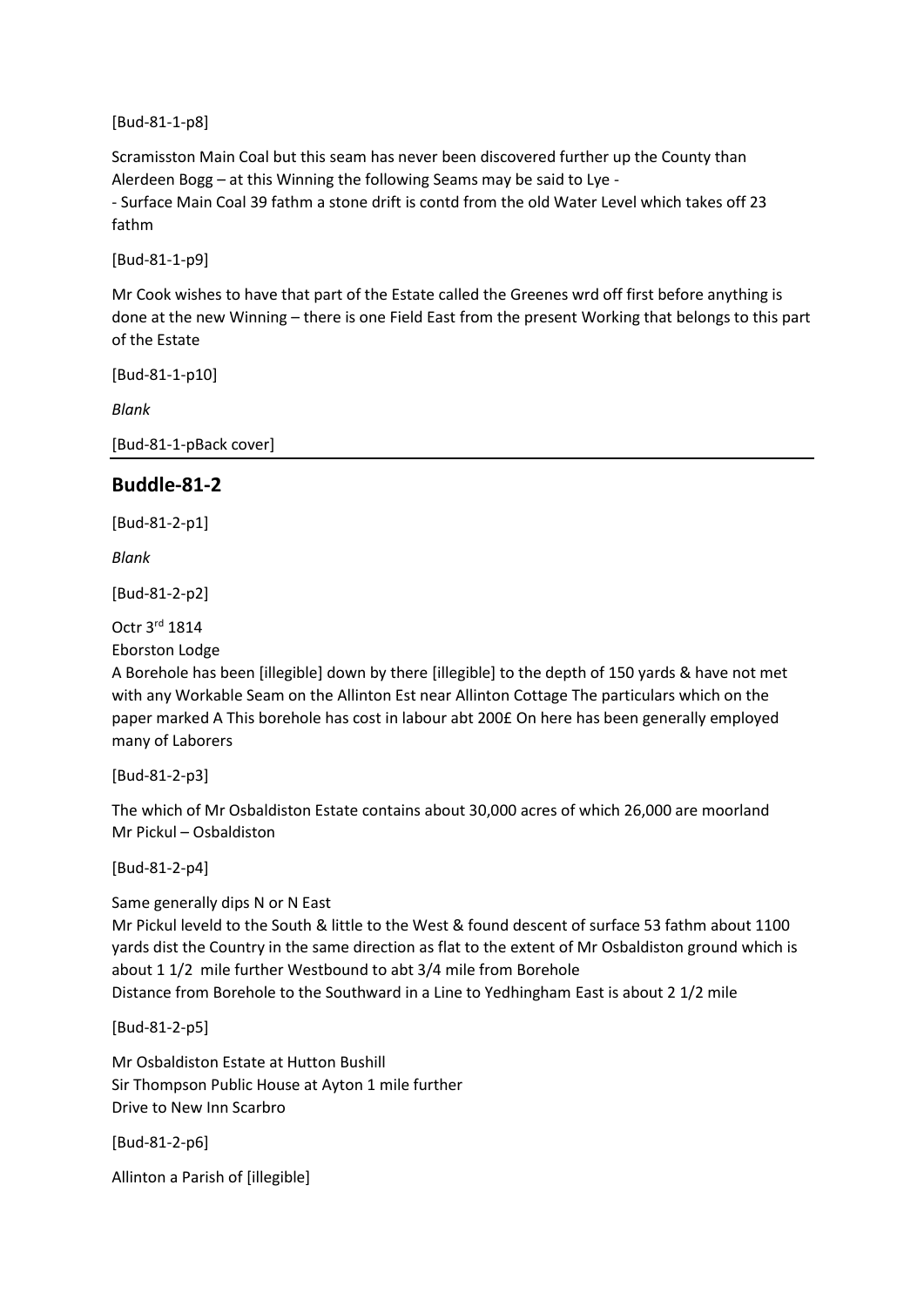```
[Bud-81-2-p7]
Blank
[Bud-81-2-pB1]
Blank
[Bud-81-2-pB2]
5 at 7 - 1.15
5 at 14 - 3.10
5 at 21 – 5.5
5 at 28 – 7.0
5 at 35 – 8.15
5 at 40 - 16.10 36.15
Biry - 110.5Carry rods – 6.10
2 Min & 1 bank – 8.0
Sharping 15.5
               £140.0 
[Bud-81-2-pB3]
Blank
```

```
[Bud-81-2-pB4]
```


```
[Bud-81-2-pB5]
```
*Blank*

[Bud81-2-pB6]

*Blank*

[Bud-81-2-pB7]

*Blank*

[Bud-81-2-pB8]

*Blank*

[Bud-81-2-pB9]

*Blank*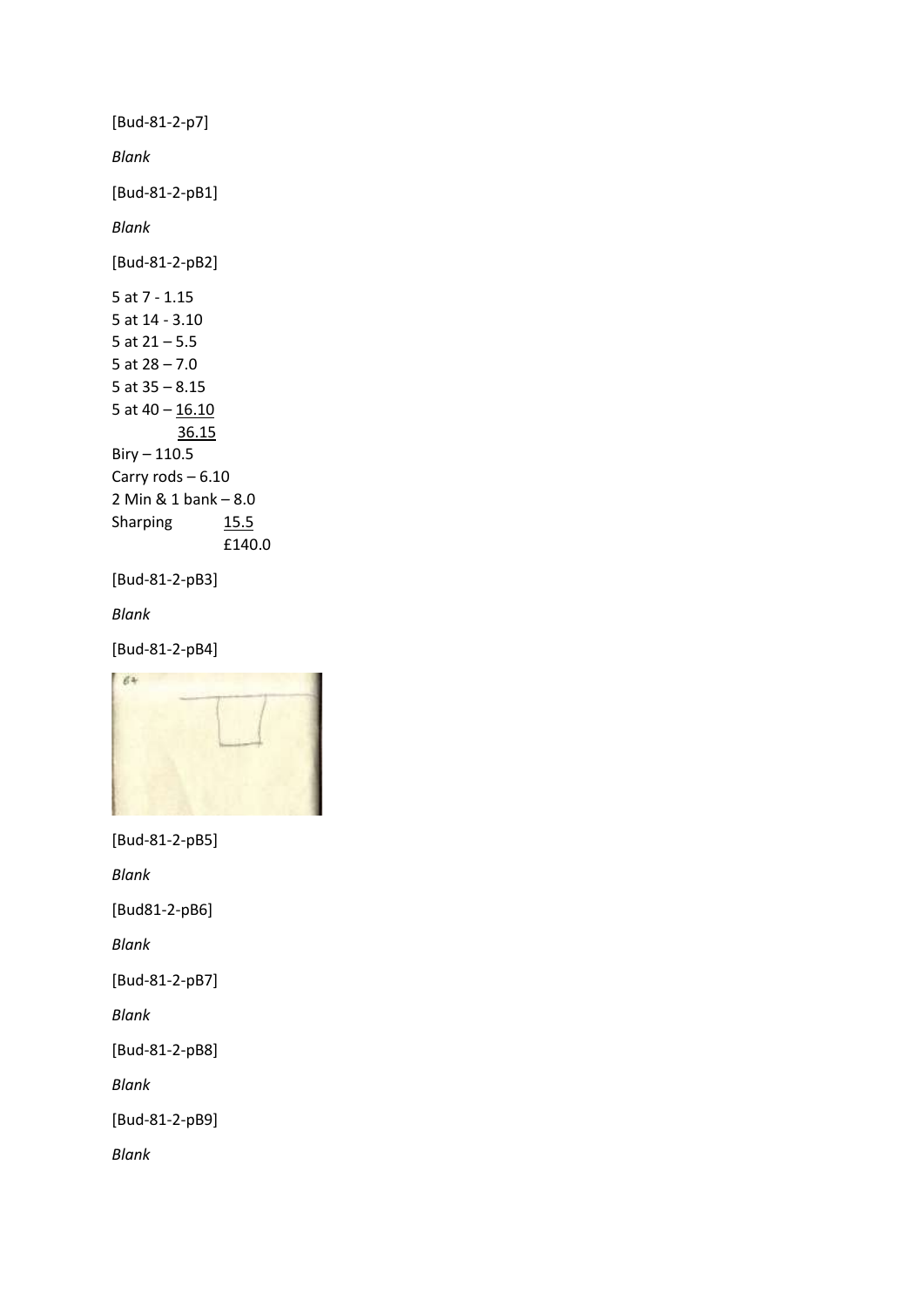[Bud-81-2-pB10]

*Blank*

[Bud-81-2-pB11]

*Blank*

[Bud81-2-pB12]

*Blank*

[Bud-81-2-pB13]

*Blank*

[Bud -81-2-p14]



## **Bud-81-3**

[Bud-81-3 front cover out]

[Bud-81-3p1]

April 20th 1809 to June 3rd 1809

[Bud-81-3pB1]

Price of Mimil Timber Soupplie this month of the Erections were made which abt 2s 8d per foot Norway at 2s or 2s 2d per foot Main Engine exclusive of Pumps Spear and Spear Plates £ East Machine So Machine West Machine Engine exclusive of Pumps Spear and Spear Plates on the Shaft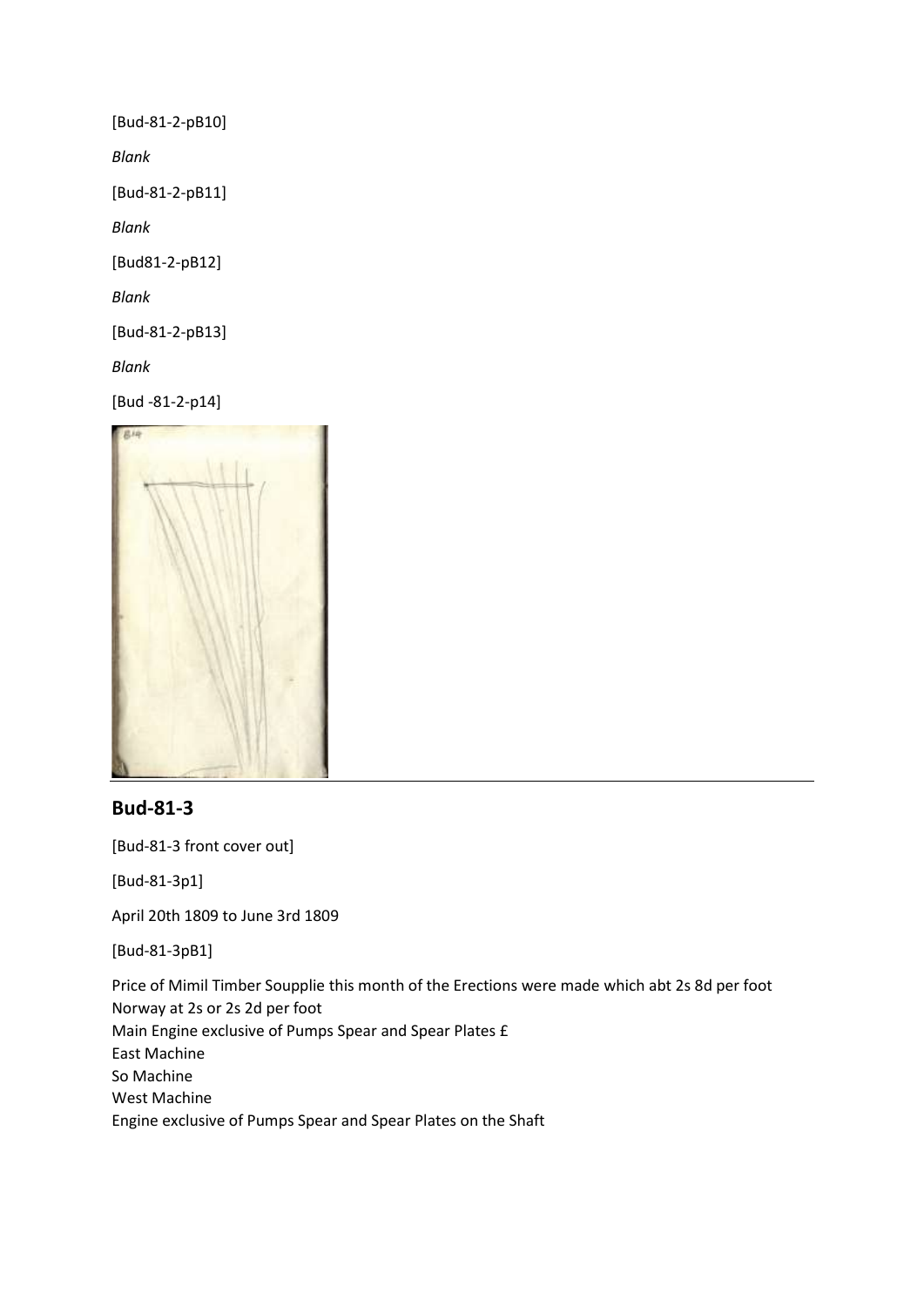Machine



[Bud-81-3pB2]

Terms of Leases

Outstanding debts or a statement made between Mr Temple and Mr King of the Cash acco Statement of Proffits made from the Commencement up to Dec 31<sup>st</sup> 1808 What the Charter Main Colliery already cost and what outstanding debts are against her To ask Mr Thomas what will be the produce of a Cubic yd of Coals in main heap average ht 16 feet The price of Mimil Timber Norway Timber – how to be valued

1/4 of the original cost of the Grab Rope to be deducted Temple Main first Cost - £117.6.9

[Bud-81-3pB3]

Main Engine at Temple main colliery exclusive of Pumps etc in shaft and Grab rope £2600 East Machine for drawing Coals including Shaft frame and Pulley wheels £1050 So Machine including ditto £1050 West Machine including ditto £1050 Less Removing £250 - £800 Fresh Water Engine exclusive of Pumps etc in pit v large Cistern for supplying workmen with water £350 Main Engine at Chapter main exclusive of Pumps and other things in shaft £3100 Machine £1300 N.B. Boiler 1/2 wore – Cylinder - Cost when new abt £3200 deduct wear and tear Ask Mr Thomas for a Copy of the Leefield Valuation

[Bud-81-3pB4]